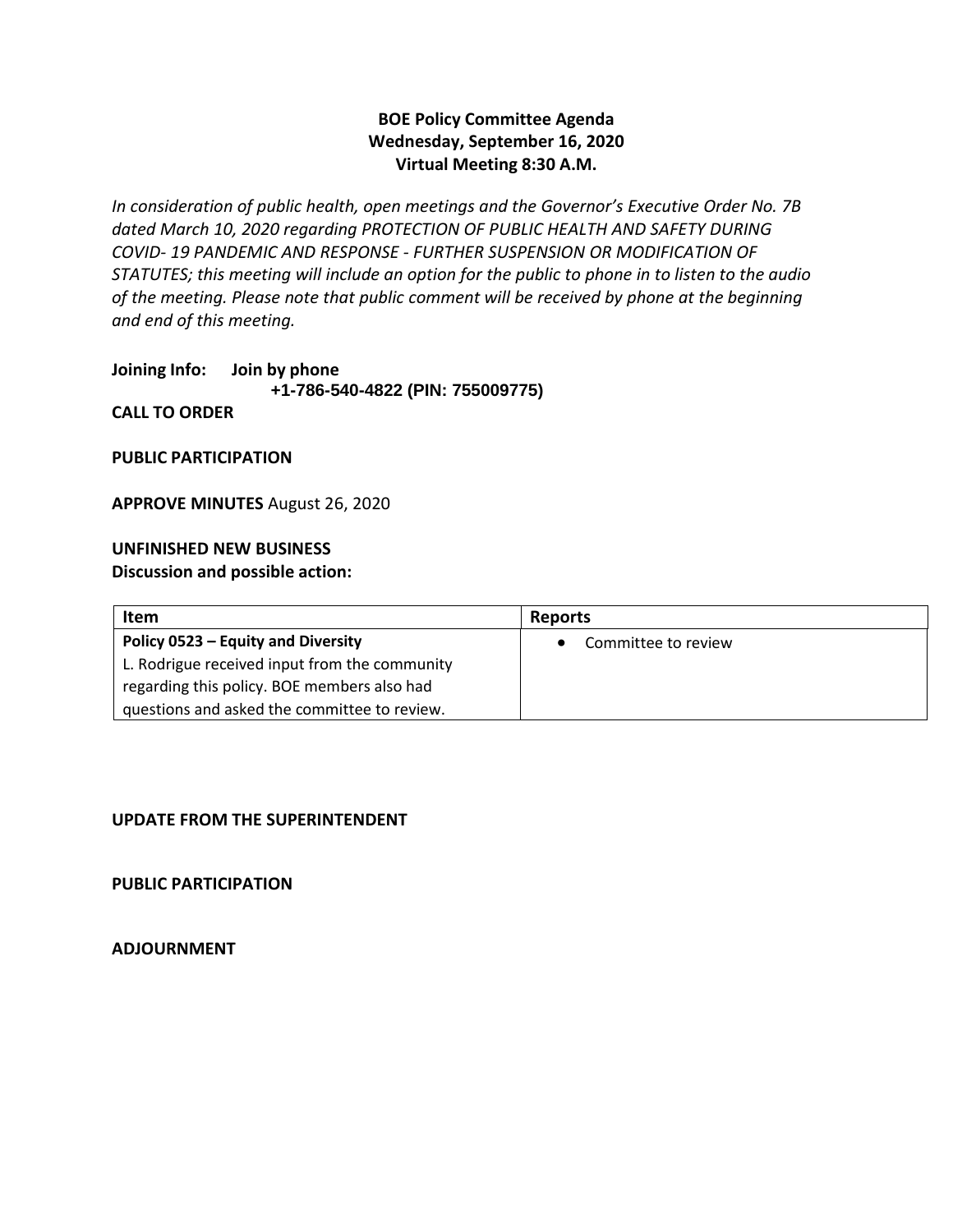# **Mission – Goals – Objectives**

#### **Equity and Diversity**

The Board of Education (Board) is committed to the success of every student in each of our schools and to achieving the mission of ensuring that all students graduate ready for college post-secondary education, career and life. The Board believes that the responsibility for student success is broadly shared by District staff, administrators, teachers, community and families. The Board is focused on closing the opportunity gap and creating learning communities that provide support and academic enrichment programs for all students. [or: The Board believes that every student has the potential to achieve and it is the responsibility of the District to give each student the opportunity and support to meet his or her highest potential.]

#### **Definitions**

For the purposes of this policy the following terms shall have these meanings:

- **A. "Diversity"** includes characteristics of persons including, but not limited to race, culture, color, creed or religion, national origin, gender, mental and physical ability, age, marital status, family structure, citizenship status, sexual orientation, sexual gender expression or identity, economic status, veteran's status, and any other protected class in conformance with federal, state and local laws.
- **B. "District staff"** includes all employees, consultants and contractors of the Newtown Public Schools.
- **C. "Educational equity"** means raising the achievement of all students while (1) narrowing the gaps between the lowest and highest performing students, and (2) eliminating the racial or cultural predictability and disproportionality of which student groups occupy the highest and lowest achievement categories including rates of graduation.
- **D. "Institutional racism"** means the collective failure of a public or private organization to provide an appropriate and professional service to people because of their race, color, culture or ethnic origin which can be seen or detected in practices, processes, systems, attitudes and behavior. It looks beyond individual acts of prejudice to the systemic biases that may be built into institutions. These systemic biases discriminate against and disadvantage people of color through unwitting prejudice, ignorance, thoughtlessness or racial stereotyping.

The concept of educational equity extends beyond formal equity, where all students are treated the same, to fostering a barrier-free environment where all students, regardless of their race, class, or other personal characteristics such as creed, color, religion, ancestry, national origin, age, economic status, gender, sexual orientation including gender expression or identity, pregnancy status, marital status, physical appearance, or the presence of any sensory, mental or physical disability, have the opportunity to benefit equally.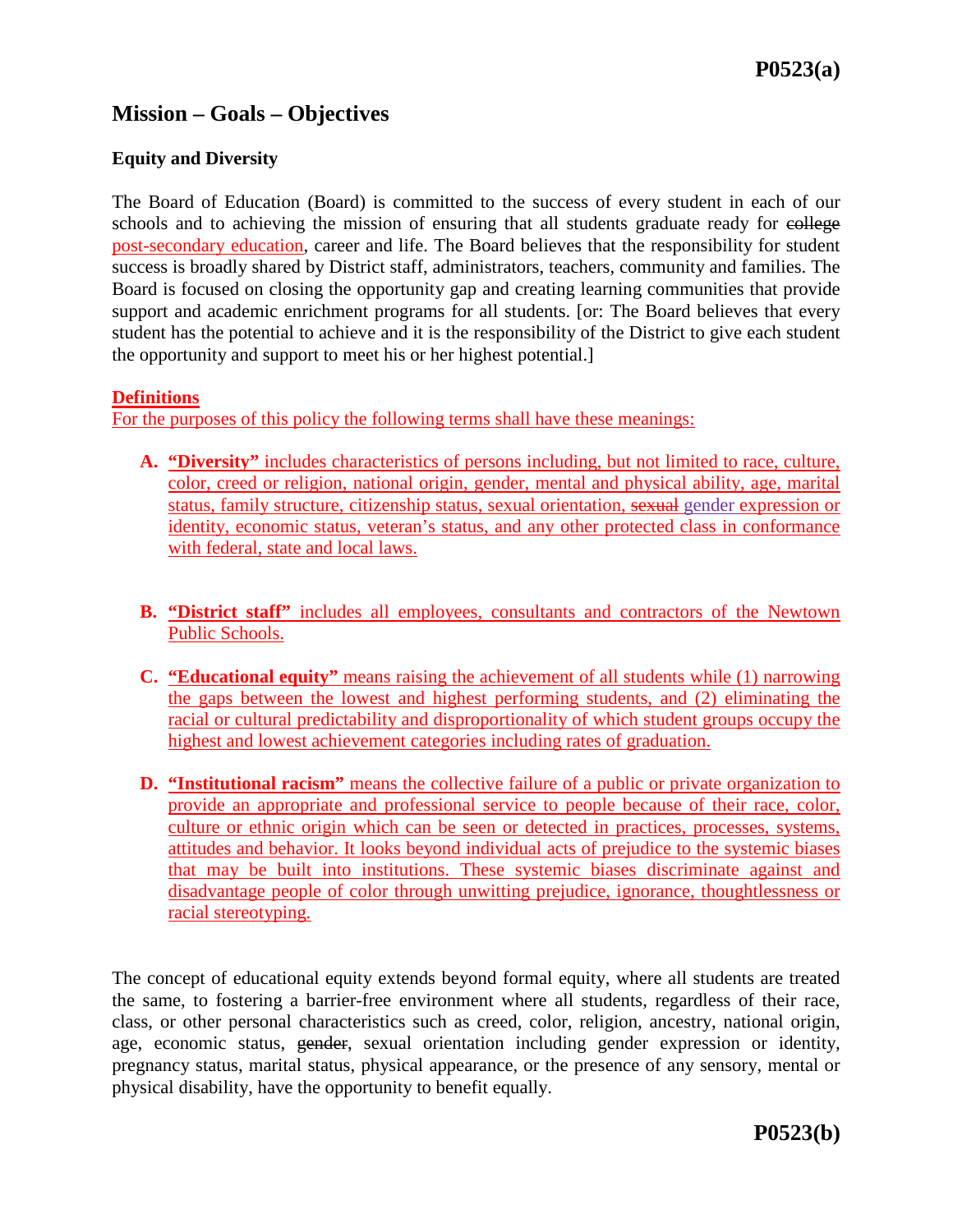# **Mission – Goals – Objectives**

#### **Equity and Diversity** (continued)

The responsibility for the disparities among our youth rests with adults, not the children. The Board is aware that student achievement data from across the country reveal similar patterns and those complex societal and historical factors contribute to the inequities faced by students. Rather than perpetuating such disparities, the Board believes the District must address and overcome this inequity and institutional racism, providing all students with the support and opportunity to succeed. This means differentiating resource allocation, within budgetary limitations, to meet the needs of students who need more supports and opportunities to succeed academically. The district will provide additional and differentiated resources to support the success of all students, including students of color.

District schools will significantly continue to change/improve its practices in order to achieve and maintain racial equity in education. Educational equity means raising the achievement of all students while (1) narrowing the gaps between the lowest and highest performing students and (2) eliminating the racial predictability and disproportionality of which student groups occupy the highest and lowest achievement categories.

With these commitments in mind, the Newtown Public Schools shall:

- Provide every student with equitable access to high quality and culturally relevant instruction, curriculum, support, facilities and other educational resources, even when this means differentiating resources to accomplish this goal.
- Create multiple pathways to success in order to meet the needs of its diverse students, and shall actively encourage, support and expect high academic achievement from all racial groups.
- Recruit, employ, support and retain a teacher, administrator, instructional and support workforce that is balanced and reflects the diversity of the student body.
- Provide professional development to strengthen employees' knowledge and skills for eliminating cultural, gender, racial and ethnic disparities in achievement.
- Ensure that each school creates a welcoming culture and inclusive environment that reflects and supports the diversity of the District's student population, their families and communities.
- Remedy the practices, including assessment, that lead to the over-representation of students of color in areas such as special education and discipline, and the under representation in programs such as talented and gifted and Advanced Placement.
- Review existing policies, programs, professional development and procedures to ensure the promotion of racial equality, and all applicable new policies, programs and procedures will be developed with a racial equity approach.
- Include other partners who have demonstrated culturally specific expertise, including families,government agencies, institutions of higher learning, early childhood education

**P0523(c)**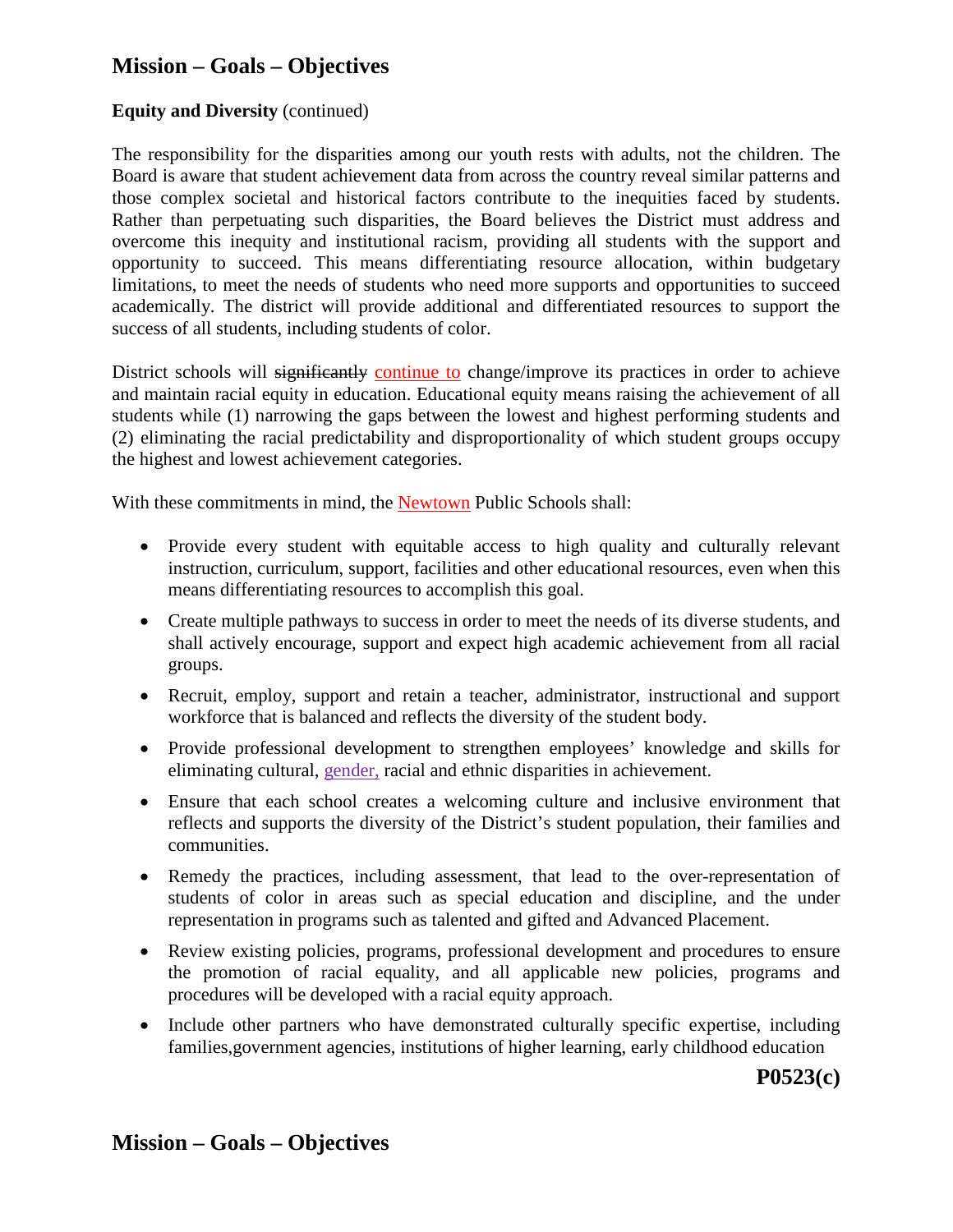#### **Equity and Diversity** (continued)

organizations, community-based organizations, businesses, and the community in general, in meeting the District's high goals for educational outcomes.

• Provide, consistent with state regulations and District policy and within budgetary considerations, materials and assessments that reflect the diversity of students and staff, and which are geared towards the understanding and appreciation of culture, class, language, ethnicity and other differences that contribute to the uniqueness of each student and staff member.

The Board recognizes that these are long-term goals that require significant work and resources to implement in all schools. All District employees are responsible for the success and achievement of all students. The Superintendent is authorized to develop procedures to implement this policy, including an action plan with clear responsibility. Annually, the Superintendent shall report to the Board on the progress towards achieving the goals outlined in this policy.

- (cf. 0521 Nondiscrimination)
- (cf. 1110.1 Parental Involvement)
- (cf. 1110.3 School Governance Council)
- (cf. 1210 Community Associations)
- (cf. 1212 Volunteers)
- (cf. 1330 or 3515 Use of School Facilities)
- (cf. 1205 Participation by the Public)
- (cf. 4111 Recruitment and Selection)
- $(cf. 4111.1/4211.1 Affirmative Action)$
- (cf. 4118.11 Nondiscrimination)
- (cf. 4118.113/4218.113 Harassment)
- (cf. 4118.3 District Minority Recruitment Plan)
- (cf. 4131 Staff Development)
- (cf. 5118.1 Homeless Students)
- (cf. 5131.911 Bullying/Safe School Climate Plans)
- (cf. 5145.4 Nondiscrimination)
- (cf. 5145.5 Sexual Harassment)
- (cf. 5145.51 Peer Sexual Harassment)
- (cf. 5145.52 Harassment)
- (cf. 5145.53 Transgender and Non-Conforming Youth)
- (cf. 5145.6 Student Grievance Procedure)
- (cf. 6115 Ceremonies and Observances)
- (cf. 6121 Nondiscrimination)
- (cf. 6121.1 Equal Educational Opportunity)
- (cf. 6141.21 Religions in the Public Schools)
- (cf. 6141.22 Religious Accommodations)
- (cf. 6141.311 Programs for limited English Proficient Students)

**P0523(d)**

## **Mission – Goals – Objectives**

**Equity and Diversity** (continued)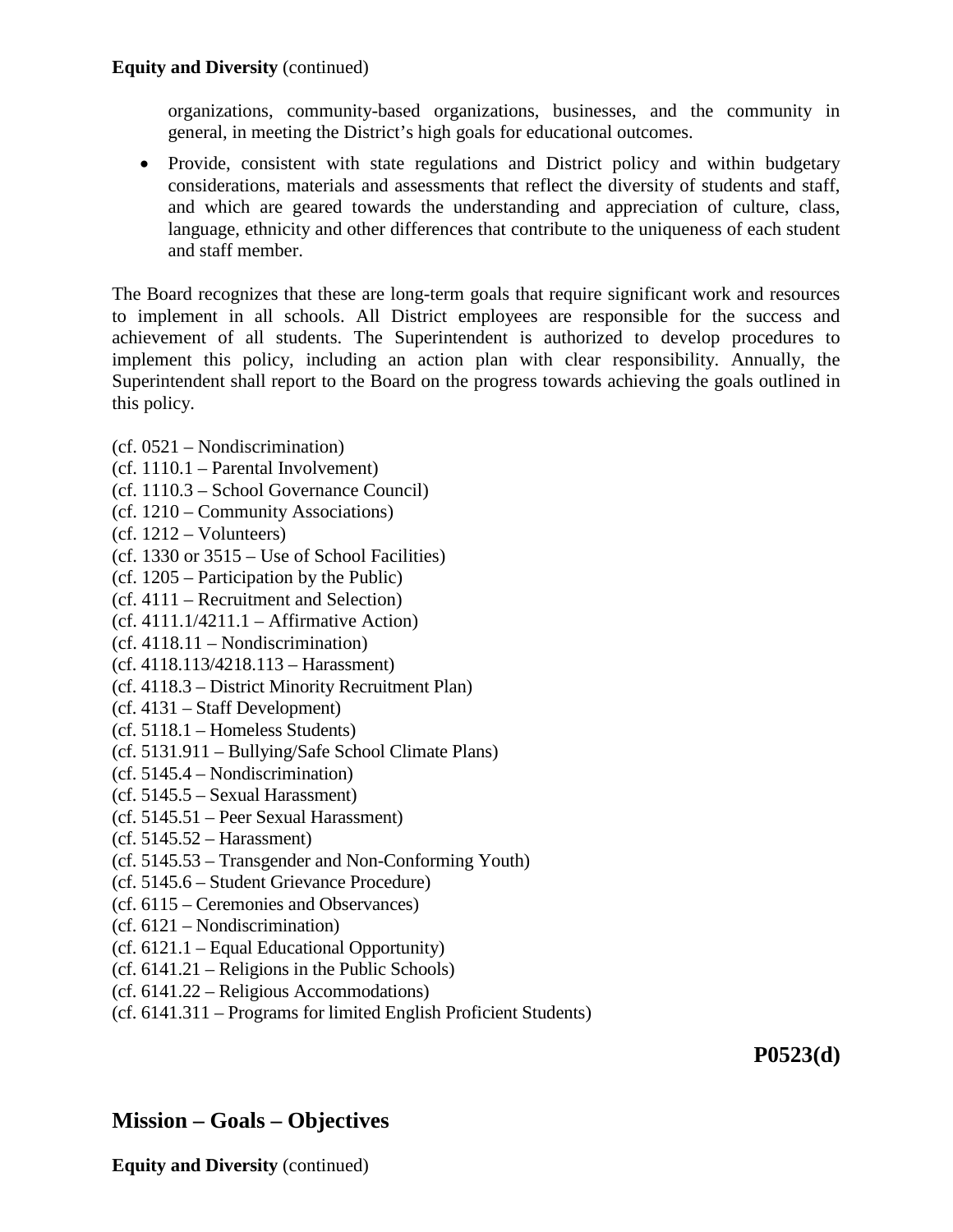### (cf. 6171 – Special Education)

(cf. 9133 – Board of Education Advisory Committees)

| Legal Reference: | <b>Connecticut General Statutes</b>                                                                                                                                                                               |
|------------------|-------------------------------------------------------------------------------------------------------------------------------------------------------------------------------------------------------------------|
|                  | 46a-60 Discriminatory employment practices prohibited.                                                                                                                                                            |
|                  | 10-15c Discrimination in public schools prohibited. School attendance by<br>five-year olds. (Amended by P.A. 97-247 to include "sexual orientation"<br>and P.A. 11-55 to include "gender identity or expression") |
|                  | 10-153 Discrimination on account of marital status.                                                                                                                                                               |
|                  | 17a-101 Protection of children from abuse.                                                                                                                                                                        |
|                  | Connecticut State Board of Education, "Position Statement on Culturally<br>Responsive Education," adopted May 4, 2011                                                                                             |
|                  | Title VII, Civil Rights Act, 42 U.S.C. 2000e, et seq.                                                                                                                                                             |
|                  | 29 CFR 1604.11, EEOC Guidelines on Sex Discrimination.                                                                                                                                                            |
|                  | Title IX of the Educational Amendments of 1972, 20 U.S.C. 1681 et seq.                                                                                                                                            |
|                  | 34 CFR Section 106.8(b), OCR Guidelines for Title IX.                                                                                                                                                             |
|                  | Definitions, OCR Guidelines on Sexual Harassment, Fed. Reg. Vol 62,<br>#49, 29 CFR Sec. 1606.8 (a0 62 Fed Reg. 12033 (March 13, 1997) and 66<br>Fed. Reg. 5512 (January 19, 2001)                                 |
|                  | Section 8525, ESEA as amended by the Every Student Succeeds Act                                                                                                                                                   |
|                  | Meritor Savings Bank. FSB v. Vinson, 477 U.S. 57 (1986)                                                                                                                                                           |